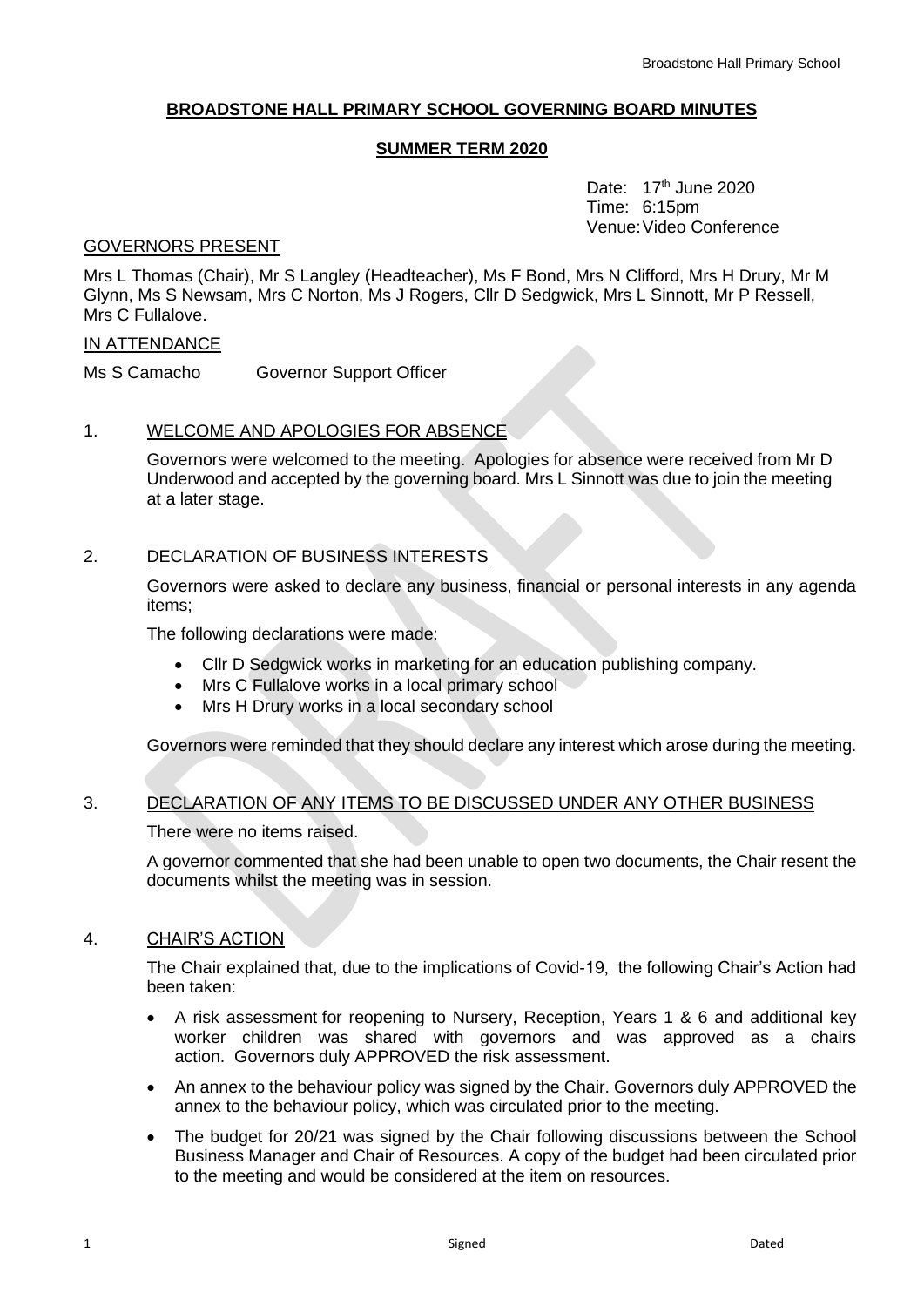It was noted that the committee meetings had not held this term due to the unprecedented circumstances which had also added a great deal pressure on the school. The Chair of Curriculum explained that it was unlikely that all year groups would be returning to school until September at the earliest and proposed that at the next meeting, the committee considered the school response to the return of all pupils and how they would be supported to ensure their progress. **ACTION**

Governors agreed to consider the Headteacher's report and Resources item, at a later point in the meeting when Mrs Sinnott was in attendance. It was agreed the business item would be taken at this point.

# 5. BUSINESS

## a) Full Governing Board Minutes

It was RESOLVED that the minutes of the meeting held on **10th March 2020** copies circulated previously, be approved. The Clerk undertook to provide a paper copy of the minutes for the Chair's signature. **ACTION**

*Mr P Ressell in attendance.*

## b) Action Points from the Previous Minutes

The actions raised at the spring term meeting were duly reviewed as follows:

| <b>ACTION</b> | <b>ACTION REQUIRED</b>                                                                                                             | <b>ACTION</b><br><b>FOR</b> | <b>UPDATE</b>                                                                                                                                                                                                                                                                                                                                                                                                                                                                        |  |
|---------------|------------------------------------------------------------------------------------------------------------------------------------|-----------------------------|--------------------------------------------------------------------------------------------------------------------------------------------------------------------------------------------------------------------------------------------------------------------------------------------------------------------------------------------------------------------------------------------------------------------------------------------------------------------------------------|--|
| 3             | Headteacher's Report to<br>give comparable data – e.g.<br>number of FTEs issued<br>over the past two terms,<br>this time last year | <b>SL</b>                   | Completed-this information had been<br>incorporated into the Headteacher's<br>report.                                                                                                                                                                                                                                                                                                                                                                                                |  |
| 3             | <b>Headteacher</b><br>ask<br>to<br>whether the school could<br>run a course for parents to<br>support anxious children             | <b>SL</b>                   | The<br>Headteacher had uploaded<br>information from the LA on support<br>for anxiety on the school website and<br>spider. Any relevant wellbeing<br>updates would be added. Governors<br>raised concern that there was likely<br>to be an increase of pupils with<br>anxiety and some pupils who hadn't<br>returned because they or their family<br>were anxious or shielding.<br>The<br>Headteacher agreed and reported<br>that staff were already liaising with a<br>few families. |  |
| 5             | Arrange a date for a staff<br>and governors meeting.                                                                               | <b>SL</b>                   | Deferred to Spring 2021.<br><b>ACTION</b>                                                                                                                                                                                                                                                                                                                                                                                                                                            |  |
| 5             | Send NGA Skills Audit<br>document to Chair.                                                                                        | <b>Clerk</b>                | Completed.                                                                                                                                                                                                                                                                                                                                                                                                                                                                           |  |
| 5             | Enquire whether a Schools<br>Funding training session<br>will be run by the LA                                                     | <b>Clerk</b>                | A training course was available,<br>however training was currently on<br>hold due to lockdown.                                                                                                                                                                                                                                                                                                                                                                                       |  |
| 5             | Governors to volunteer to<br>observe a SATS session.                                                                               | NC to<br>request            | This hadn't been required as SATS<br>were not held.                                                                                                                                                                                                                                                                                                                                                                                                                                  |  |
| 6b            | Headteacher to check that<br>governor section of the<br>school website is up to date                                               | <b>SL</b>                   | The governor section of the school<br>website was up to date apart from<br>the committee list, which would be                                                                                                                                                                                                                                                                                                                                                                        |  |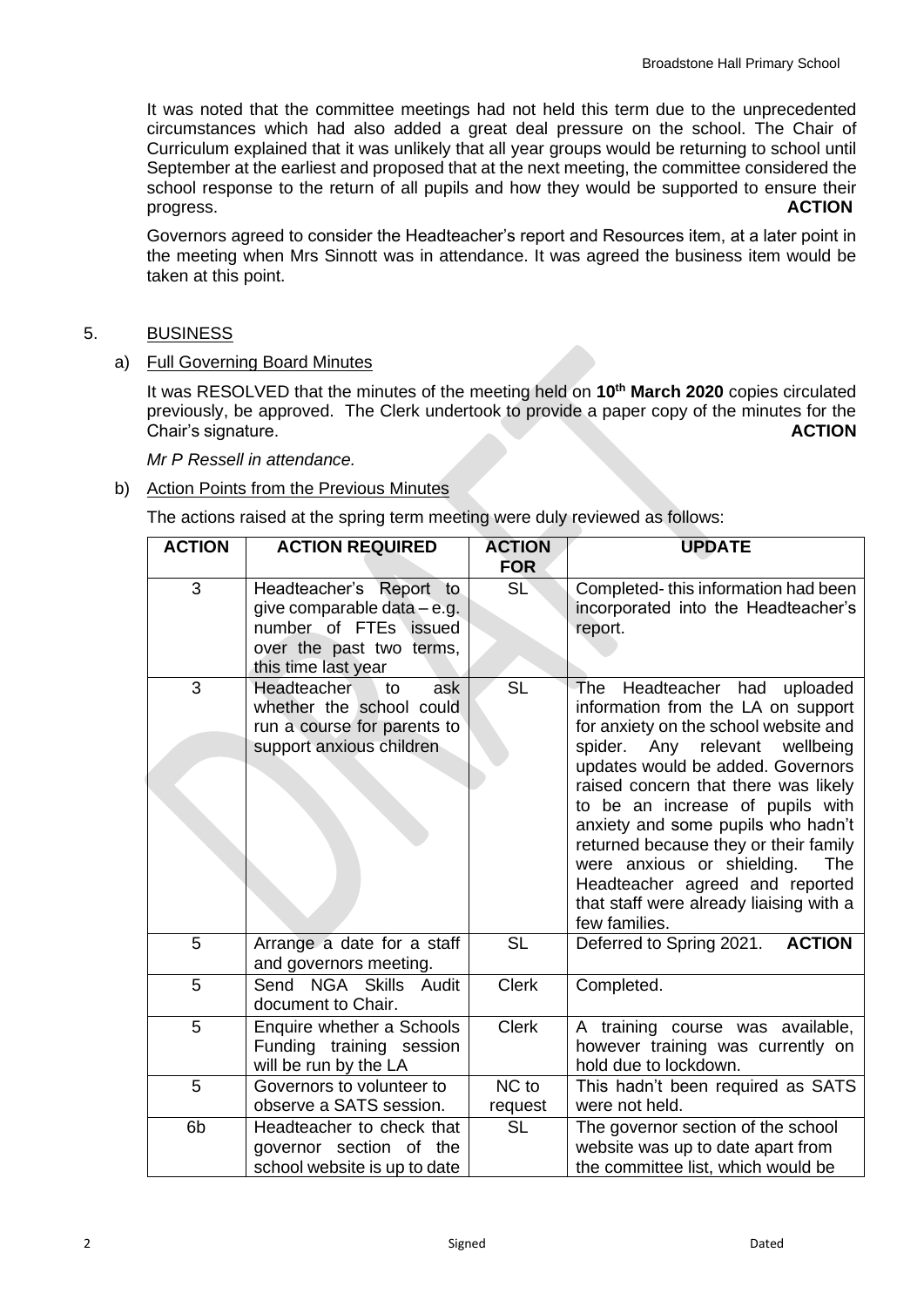|                |                                                                                                                                                                 |                 | updated at the next meeting.<br><b>ACTION</b>                                                                                                                                                                                                                                                                                                                                                                                                                                                                                                                  |  |
|----------------|-----------------------------------------------------------------------------------------------------------------------------------------------------------------|-----------------|----------------------------------------------------------------------------------------------------------------------------------------------------------------------------------------------------------------------------------------------------------------------------------------------------------------------------------------------------------------------------------------------------------------------------------------------------------------------------------------------------------------------------------------------------------------|--|
| 6b             | Management<br>team<br>to<br>consider information to be<br>with<br>shared<br>parents<br>regarding Lockdown Drill<br>practices                                    | <b>SL</b>       | Completed. Lockdown drills had been<br>postponed until all pupils were back<br>Is the name going to be<br>in.<br>changed? No. The name of the<br>policy describes what it covers. Have<br>you given thought to what the<br>procedure would be now? It would<br>same procedure<br>the<br>under<br>be<br>The front of the school<br>lockdown.<br>building had<br>been<br>more<br>made<br>secure. A fire drill was being arranged<br>to ensure teachers and pupils were<br>aware of current arrangements as<br>not in their<br>they were<br>normal<br>classrooms. |  |
| 6b             | Governors to be invited to<br>Voice<br>the<br>One<br>next<br>conversation meeting.                                                                              | <b>SL</b>       | This had been delayed, a virtual<br>meeting<br>might<br>be<br>arranged.<br>Governors were asked to identify if<br>they wanted to attend. The Chair of<br>Curriculum agreed.<br><b>ACTION</b>                                                                                                                                                                                                                                                                                                                                                                   |  |
| 6 <sub>b</sub> | Headteacher to speak to<br>Tanya Cross about drugs<br>policy (during visit to speak<br>to staff).                                                               | <b>SL</b>       | Due to the current situation, this had<br>been delayed as parents were unable<br>school<br>enter<br>the<br>building.<br>to<br>Governors were in agreement that<br>due to the current unprecedented<br>circumstances it was important to<br>focus on business recovery and any<br>immediate concerns and postpone<br>any other actions. Deferred to spring<br>2021.<br><b>ACTION</b>                                                                                                                                                                            |  |
| 6 <sub>b</sub> | Headteacher to write letter<br>to the LA (signed by the<br>Chair)<br>regarding<br>admissions                                                                    | SL & L          | An update was to be given later in the<br>Headteacher's report.                                                                                                                                                                                                                                                                                                                                                                                                                                                                                                |  |
| 6 <sub>b</sub> | Early Years teacher to be<br>invited to talk to governors<br>at a FGB meeting (focus<br>upon answers to questions<br>autumn<br>briefing<br>19<br>in.<br>papers) | SL to<br>invite | Postponed to Spring 2021. ACTION                                                                                                                                                                                                                                                                                                                                                                                                                                                                                                                               |  |
| 6d             | Clerk to speak to colleague<br>(Shonagh Camacho) about<br>a governor's attendance                                                                               | <b>Clerk</b>    | Completed                                                                                                                                                                                                                                                                                                                                                                                                                                                                                                                                                      |  |
| 6f             | Ms Newsam to read<br>through updated Anti-<br>Bullying policy from the LA<br>- bring to summer term<br>FGB for approval                                         | Clerk/SN        | The policy was considered by Ms<br>Newsam and the Headteacher. It<br>was noted that the policy was in date<br>until autumn 2020, it would be<br>brought to the autumn meeting for<br>review.<br><b>ACTION</b>                                                                                                                                                                                                                                                                                                                                                  |  |
| 6f             | Approval of the Data<br>Protection policy to be<br>added to the summer FGB<br>agenda.                                                                           | <b>Clerk</b>    | Governors were informed that the<br>policy was up to date and on the<br>school website.                                                                                                                                                                                                                                                                                                                                                                                                                                                                        |  |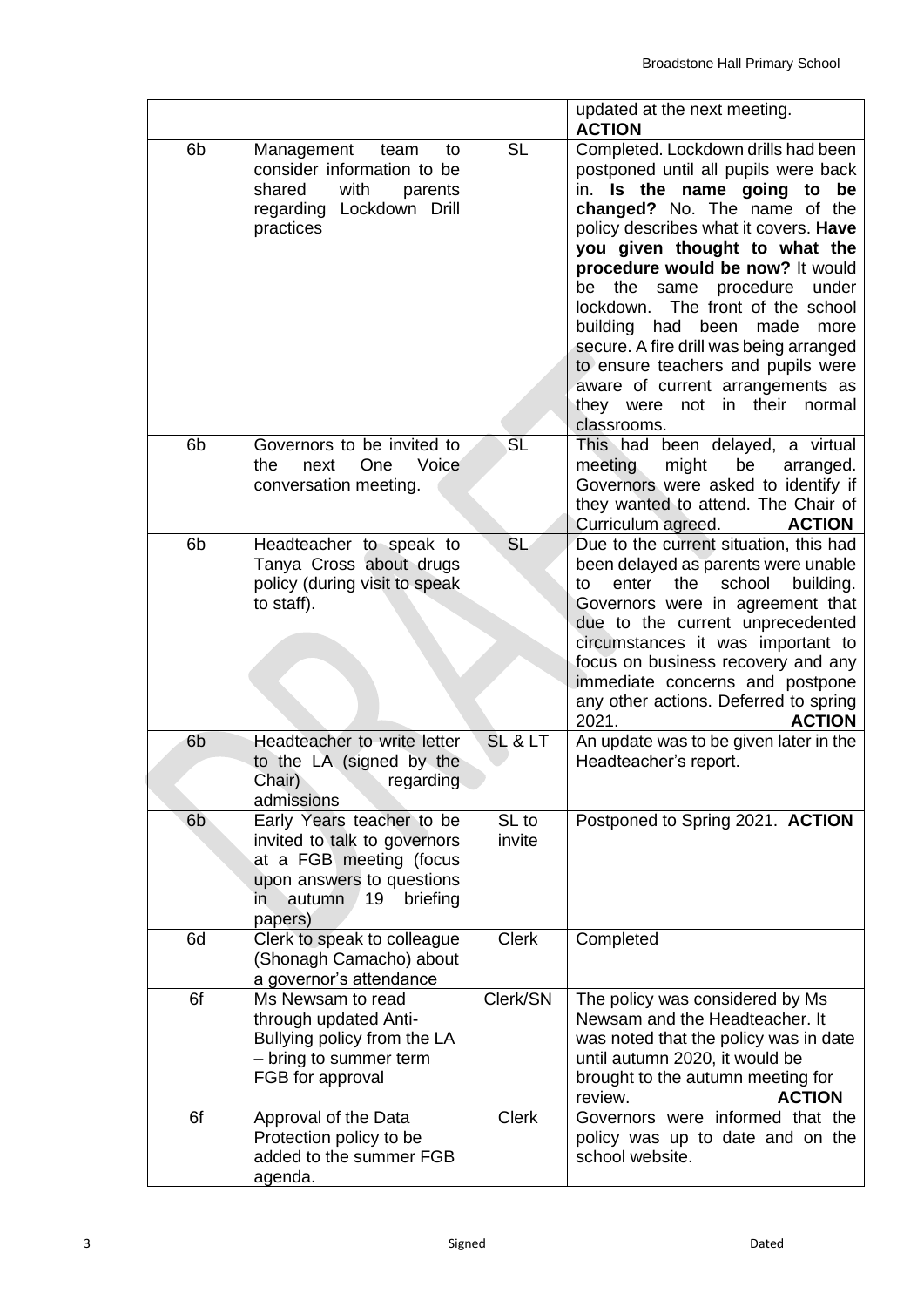| 6f              | Headteacher to send<br>personalised Managing<br><b>Medical Conditions policy</b><br>to Mrs Drury for<br>consideration at next<br>Standards committee   | SL/HD                   | The policy was shared, no comments<br>were received.<br>Governors were informed that the<br>policy was up to date and on the<br>school website.                                                                                                                        |
|-----------------|--------------------------------------------------------------------------------------------------------------------------------------------------------|-------------------------|------------------------------------------------------------------------------------------------------------------------------------------------------------------------------------------------------------------------------------------------------------------------|
| 6f              | Headteacher to send<br>personalised Young<br>Carers policy to Ms<br>Newsam for consideration<br>at next Resources<br>committee                         | SL/SN                   | The Headteacher reported that young<br>carer's policy had been updated and<br>shared with teachers. There were no<br>known carers in school. Governors<br>noted the importance of staff being<br>aware of signs to identify pupils who<br>may be young carers.         |
| 6g              | Governors invited to read<br>through KCSIE proposals<br>and submit any comments<br>to the Chair. Chair to<br>submit GB response to the<br>consultation | All<br>governors/<br>LT | The Chairperson highlighted that<br>there had been a notification on<br>governor hub which stated that the<br>KCSIE had been updated due to<br>COVID. This came into force in<br>September and the safeguarding<br>adviser would be giving an update in<br>due course. |
| 6h              | Pupil Premium Report to<br>Governors to be added to<br>summer term FGB agenda                                                                          | <b>Clerk</b>            | This item was considered.                                                                                                                                                                                                                                              |
| $\overline{7}$  | Headteacher to update<br>governors upon internal<br>control procedures as<br>discussed at Resources<br>committee                                       | SL                      | An update was given.                                                                                                                                                                                                                                                   |
| 11 <sub>b</sub> | Approval of school<br>residential trips to be<br>added to summer term<br>agenda                                                                        | <b>Clerk</b>            | Not applicable                                                                                                                                                                                                                                                         |
| 11d             | Membership of pay<br>committee to be<br>considered at summer<br>term FGB meeting                                                                       | <b>Clerk</b>            | To be considered at the autumn term<br>meeting.                                                                                                                                                                                                                        |

c) Matters arising

## d) Action 6h- pupil premium update

The Deputy Headteacher explained that the pupil premium report had been updated with recent data and expenditure. A new plan would be compiled for April 2021 which would include a separate COVID action plan to reflect the support offered to vulnerable pupils; which had included food boxes, daily phone calls and individual risk assessments. **Would you say PP children cover all the most socially economically vulnerable?** No, there were some pupils who were not in receipt of PP, but were vulnerable and there were others that were eligible, but very secure. Numbers had increased by 11 from last year to 100, of those, 22 were in early years, which was a quarter of the cohort, the school was funded less for those. Although numbers had increased the school would not receive any additional funding until next April.

**Do you think that because of COVID, numbers of PP will increase?** The Deputy Headteacher reported that it was likely to increase by 10%, as there were already an additional 9 families who were eligible for FSM. **How many of the 22 pupils were back in school?** This would be clarified. Very vulnerable pupils were able to get a school place if it was directed by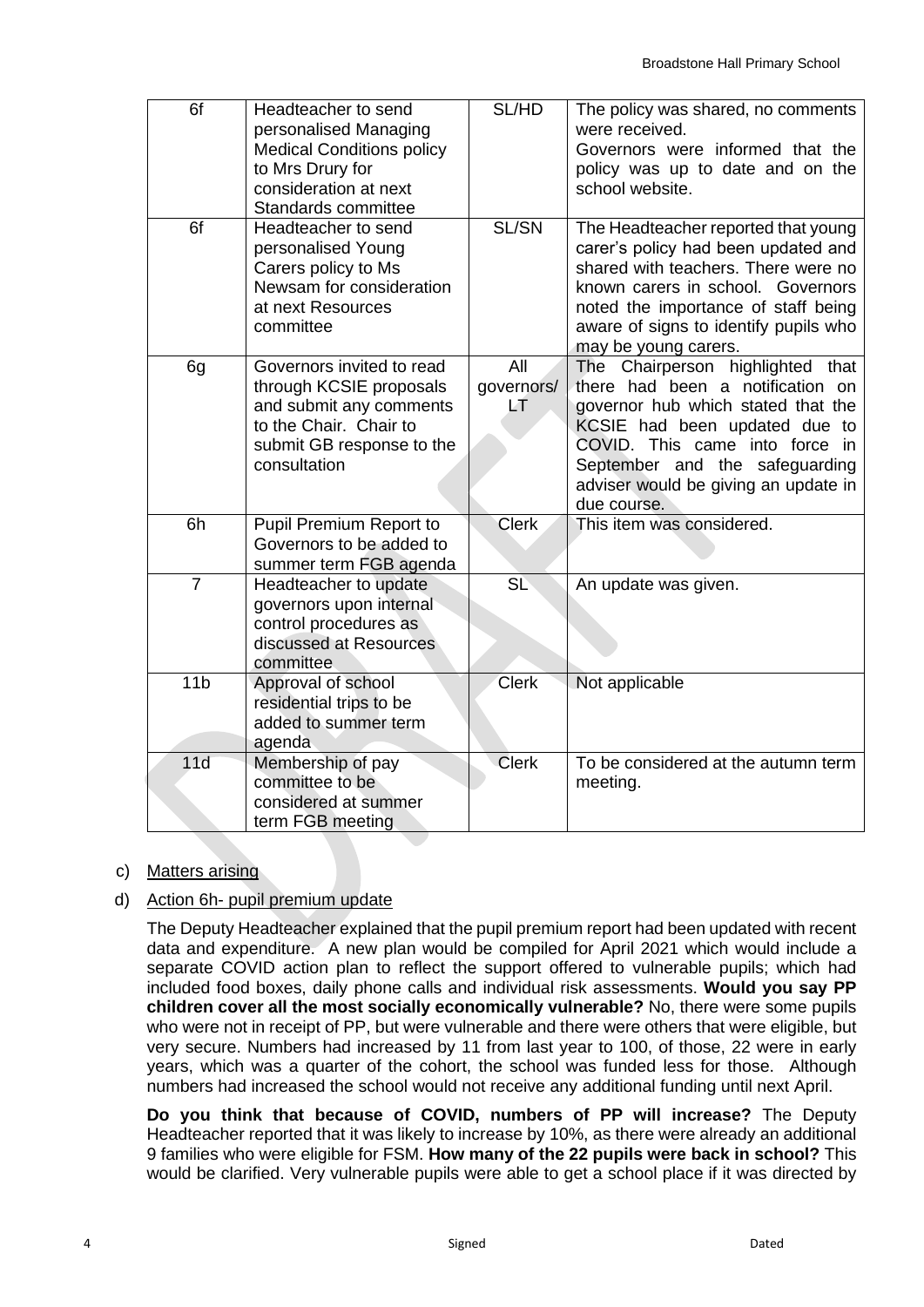another service such as social services, however that didn't cover the majority of the PP cohort as none of those eligible in years 4-6 were in school. **ACTION** 

**Will the school receive additional funding in April for those pupils, will it be backdated or would the school have to pick this up?** Pupil premium funding wasn't backdated. **Even with COVID?** It was a possibility; any additional costs for COVID were being monitored.

Governors were informed of the arrangements for bubbles. **Some groups have two teachers, but what is the provision if there is one staff member for a bubble?** If staff members became unwell they would have to isolate and a supervisor would support.

#### Action 7- internal control

The Headteacher explained that the statement of internal control had been updated to ensure that all references and qualifications were checked for all posts and if a staff members post changed, additional checks were completed and this was matched with the establishment list. **Isn't this covered by the HR SLA, should they be doing this?** The Headteacher outlined the process the school followed and examples were shared. **Could the SLA be reviewed to consider what is covered?** The HR SLA would be considered by the Headteacher and Mrs Norton. **ACTION**

**Are there any plans to celebrate year 6 leaving?** The Headteacher confirmed staff were keen to arrange something in school to mark the occasion.

*Mrs Sinnott in attendance.* 

e) Safeguarding Policy Covid-19 Annex

The Covid-19 annex was noted by the governing board.

f) Governing Board Contingency Plans

The governing board discussed contingency plans in the event of the Chair and Vice-Chair being unavailable. It was AGREED that Ms Newsam and Mrs Sinnott would step in and support if required.

g) End of Term of Office

The meeting was informed that there were no terms of office due to end.

h) Approval of Inset Days

.

It was noted that the INSET dates had been shared electronically with governors.

i) Governors to Confirm/Update GovernorHub Details

The Clerk requested that governors check their current GovernorHub details and update where necessary. **ACTION** 

The Clerk undertook to send up to date information through to the School Business Manager for submission to Get Information About Schools (GIAS). **ACTION**

#### 6. HEADTEACHER REPORT

Governors were referred to the Headteacher's report which was circulated prior to the meeting;

The Headteacher referred to questions that had been submitted on Governor Hub prior to the meeting:

**The potential of having a 3 class reception entry in September 2020 is mentioned in the report, and if I have understood correctly, that this can be accommodated financially in terms of another member of staff. Is this a cost effective decision overall e.g. is the cost of a full-time member of staff justifiable when the numbers over 60 are relatively small (and may go down) and will this cost be balanced by the additional resources associated**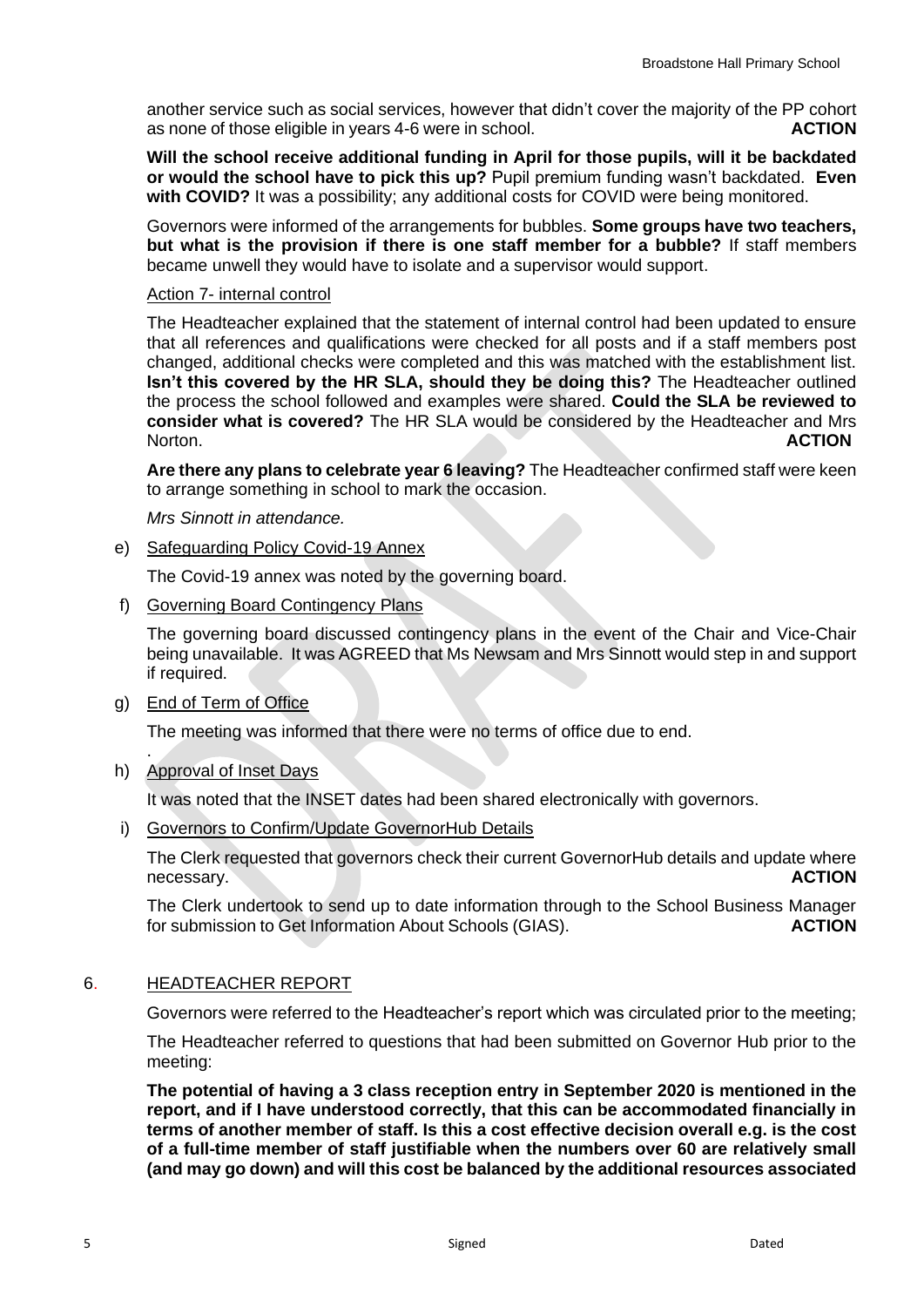**with the increased number of children?** The Headteacher explained that the intake numbers were confirmed whilst the school was in lockdown, staff contacted all the parents and offered a place. There were originally 73 pupils however 5, due to work circumstances wished to be placed at another school. It was illegal for the school to have two classes for 68 pupils and the SIA advised the school that three classes were required especially as it wasn't guaranteed the other five would win their appeals, staffing was considered viable for a year and this would be reviewed annually.

**How would this be accommodated logistically in September with social distancing and on an ongoing basis?** The Headteacher said this was unclear, consideration had been given to having a one week in, one week off system, as classrooms and teachers couldn't be doubled. Even with one meter distancing, pupils wouldn't be able to use the dining room.

**There has been lower pupil numbers for 2 years now, should the PAN be reduced?** The Headteacher reported that previously the LA had said they would have to look at numbers at all schools. **Why have pupil numbers come down?** It had been reported that there was a lower birth rate, in which case a reduction in PAN would be difficult to manage long term, additional advice may be required.

**How will it be sustainable having three classes each year?** Arrangements would be reviewed on an annual basis. There were other year groups with smaller numbers. Next year there would be 2 small year 1 classes, a year 2 class and a split year 1 and 2 class. A fixed term contract had been extended for another year to support the additional class. **How long has the contract been extended?** This was shared. The meeting went on to discuss contract issues.

**How many pupils applied from nursery?** The Deputy Headteacher stated that the majority of pupils in nursery were coming into reception unless they were going to an alternative provision. Comments from nursery parents regarding the provision had been extremely positive.

**Was there some promotion about the school for next year's intake?** There was an article in the local press about poems pupils had written. An open afternoon for prospective parents was held which was popular. Reception parents were also very appreciative of the phone calls from staff welcoming them to school and this would be continued as standard. A governor suggested the use of marketing and social media.

**What is being done for transition into Broadstone for our EYFS children?** The Headteacher said he had spoken to the early years lead and suggested offering a session where parents could book a visit or compile videos for pupils to see the classrooms and speak to their teacher. **Is it worth having a half an hour slot and a live question and answer?**  Various options were being discussed. The Deputy Headteacher stated that there had been very positive feedback from videos which had been sent to pupils and parents which had prepared them for their return to school.

**Can the school claim COVID costs?** Yes. **Do you claim direct as a school or through the LA?** This was not known yet, all costs were being compiled into a spreadsheet.

**What has been the parental response to risk management?** All feedback had been very positive and parents had been grateful.

**On the COVID costs, does that include if Robin Wood was cancelled the claim on insurance and what happens with the school's insurance premium, will that be a COVID cost?** The school would be entitled to a full recovery; Robinwood wasn't refunding the full amount, but was offering the same week next year, this was not feasible. A governor offered to assist with liaising with the companies. .

Parent governors commented that contact from school throughout lockdown had been really good, very welcoming and well communicated. Examples from other schools was shared.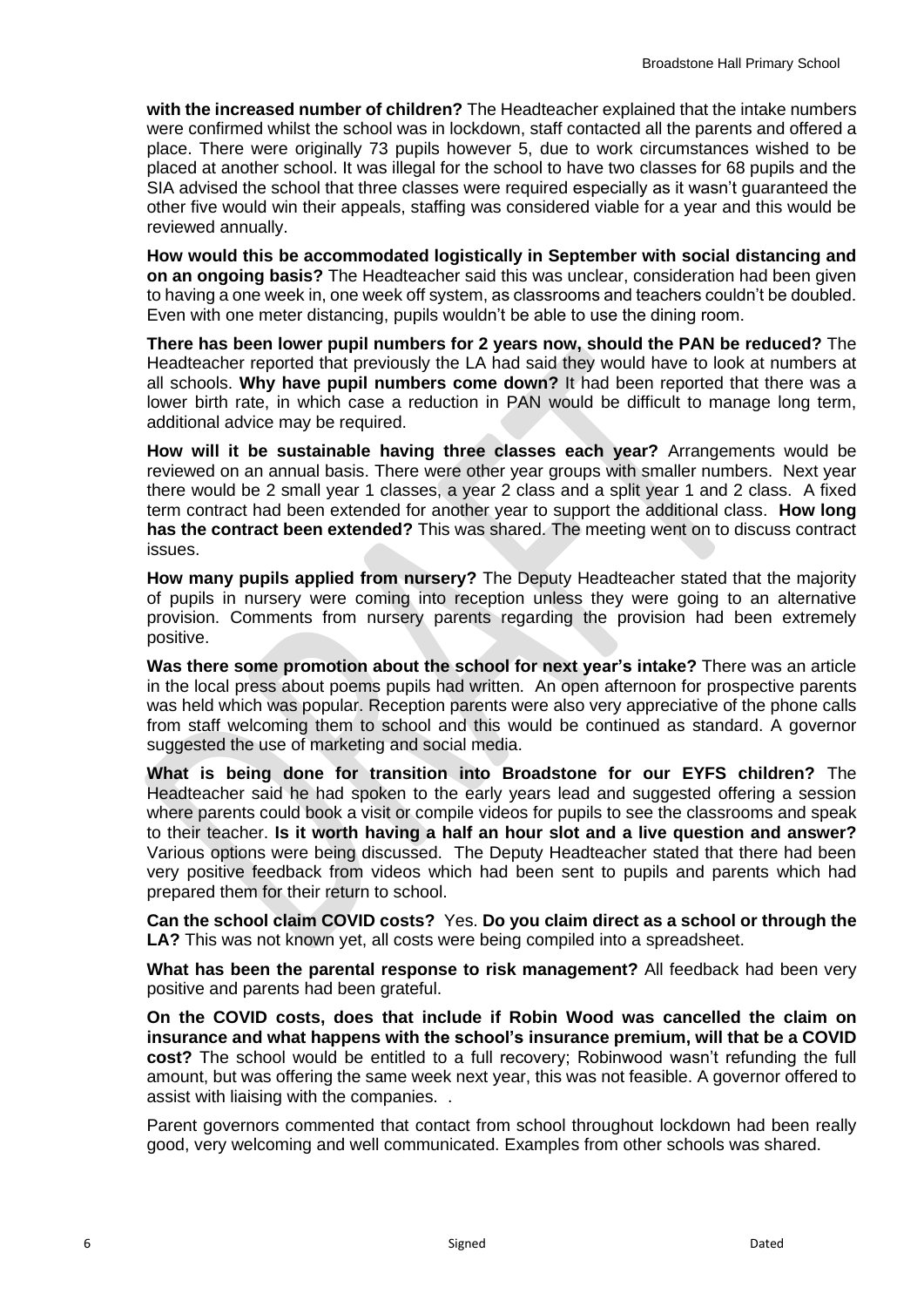**Is there something that could be rewarded to staff members who have worked out of hours?** The Headteacher confirmed he had encouraged a staff member to claim overtime. A number of staff members were not paid for working over the school holidays. **What has the LA put in re additional hours are there extra payments they can input?** A governor stated that the LA was unable to do that. The Headteacher added that staff were only asked in over the Whit and Easter holidays if they were really needed. Staff who were paediatric first aid trained, family liaison, SLT and office staff had remained on the school premises. A few staff members had requested to work from school.

Governors considered options for acknowledging staff members who had worked additional hours or stepped up.

**What about health and wellbeing of staff? Has there been additional support from the LA? Should this be considered by the GB?** Staff had been signposted to services and members of the SLT had been regularly phoning staff to check in. The Headteacher said he had received daily updates from the LA. The SLT had been supportive and worked to ensure they all managed to have day off. **Could a letter be sent to staff from the board?** This was agreed. **ACTION**

The meeting went on to discuss the support and guidance from the LA throughout lockdown. It was pointed out that although the Headteacher and Chair had received daily updates, governors were not regularly briefed, and the clerk undertook to share this with governor services. **ACTION** 

It was highlighted that due to the background and circumstances of many pupils, in September there may be a number of pupils who were likely to be overwhelmed and may need additional support. This meant that the curriculum would need to be slowly developed upon their return.

The Headteacher was thanked for his report and there not being any further questions it was RESOLVED that the Headteacher's report be received.

## 7. RESOURCES

#### a) Budget update

The Chair of Resources Committee explained that the committee had not been held. Discussion on the budget had been via email correspondence. The Headteacher confirmed there had been no change to the budget since those discussions.

**Is the board able to discuss buybacks?** They had been considered in the spring term.

Actions that were outstanding for the committee and would be progressed next term, were to ascertain with parents at an earlier stage pupil numbers for Robinwood and to consider pupil numbers long term across the school and the impact on the budget. **ACTIONS**

#### b) Approval of budget 2020/21

Governors were referred to the CFR report which had been circulated prior to the meeting. There were no questions raised.

Governors duly APPROVED the budget for 20/21.

## 8. DATES

a) Full Governing Board

Wednesday 21st October 2020 at 6:15pm

b) Committee Meetings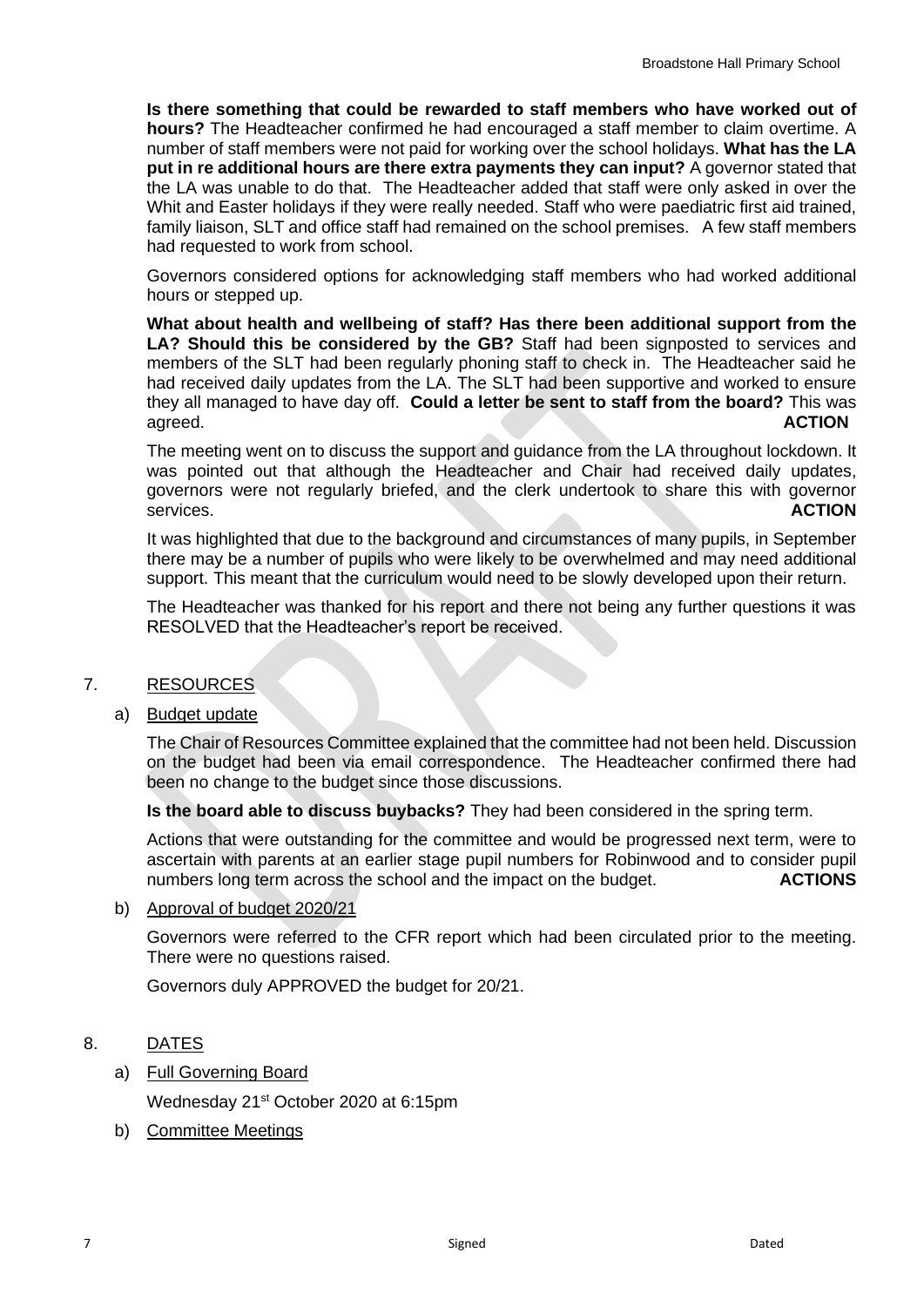# 9. ANY OTHER BUSINESS

### Note of thanks

Governors wished to minute their thanks to the SLT for all the hard work over this very difficult period.

#### **Secondment**

The Deputy Headteacher explained that she had been appointed on a secondment from the next academic year as Acting Headteacher at Reddish Vale nursery school to cover maternity leave. Governors congratulated Mrs Rogers on the appointment.

The Headteacher explained that he was recruiting an Acting Deputy Headteacher. **Do you feel there is talent internally?** The Headteacher confirmed there would be an internal recruitment process.

**Does that mean the Deputy Headteacher costs will not be incurred at all next year?** This was confirmed. **Can the Deputy Headteacher continue to attend board meetings?** The Clerk explained that as the Deputy Headteacher was a co-opted governor, she would attend if the board were favourable to that, but she would need to declare an interest.

**Was a replacement found for the site manager?** The Headteacher confirmed interim arrangements were in place for the locking up of the school premises, as current staff were shielding.

With no further business to discuss, the Chair thanked everyone for attending and the meeting closed at 8:25 pm.